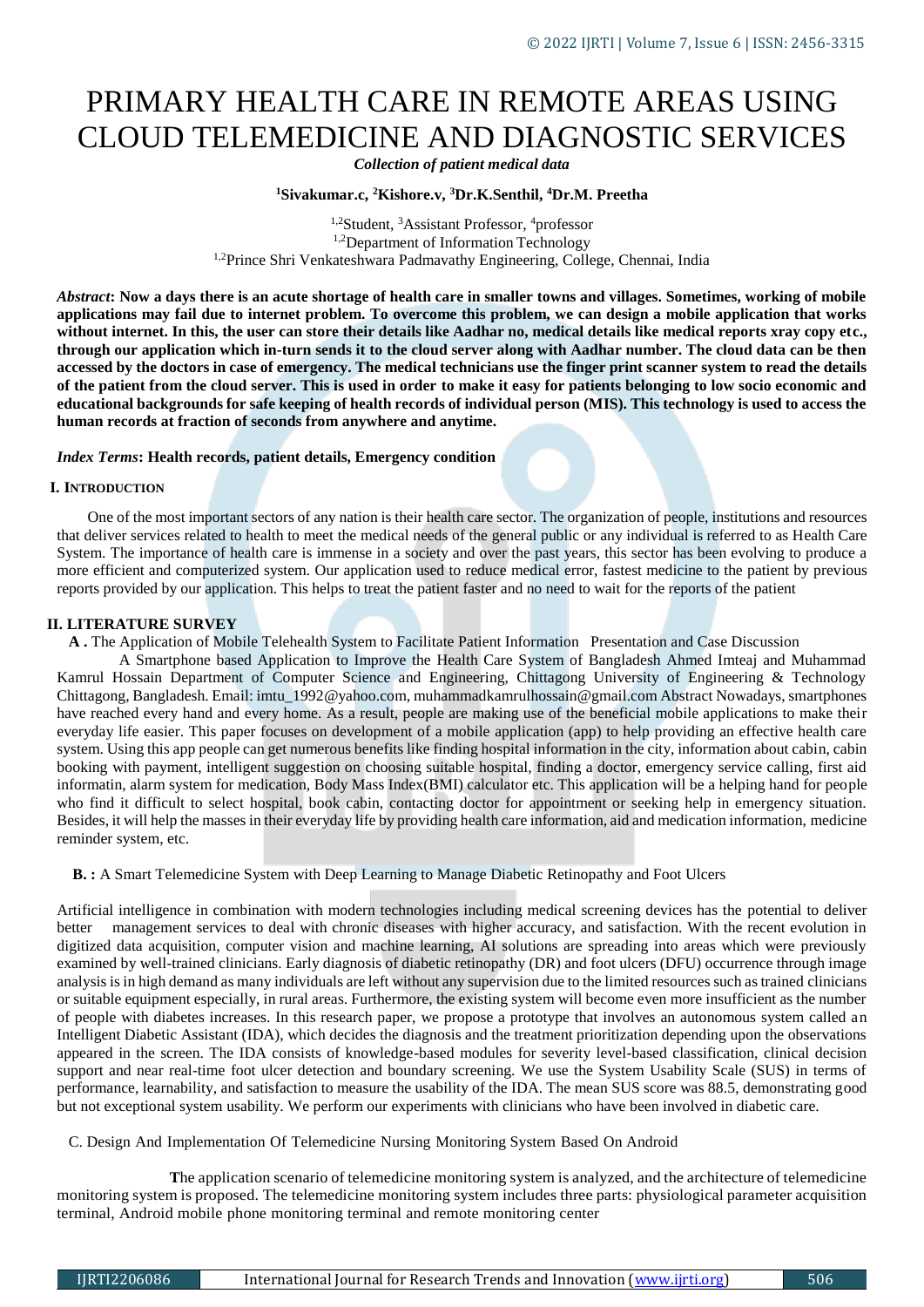# **III. EXISITING SYTEM**

•Now a days there is an acute shortage of health care in smaller towns and villages. Sometimes, working of mobile applications may fail due to internet problem

There are many application available for healthcare and biomedical like

1. MedIQ: Smart Healthcare

 Phable, etc., which requires internet connection for consulting or uploading a file of their health condition which were developed in the recent years

# **2 Proposed System:**

- In order to overcome this problem we have come up with a mobile application that works without internet
- When a person reaches home after a regular medical check-up, the person can upload his/her medical document to the ap
- The document is converted into text format and sent as a text message to nearby telehealth care center
- The SMS is then linked with number of the patient related to that number and uploaded to the cloud

When the doctor needs to access the patient medical information, the doctor can tap on the patient number and an OTP is generated which will be sent to the patient. The doctor can use that OTP to access the medical information

# IV. **SYSTEM ARCHITECHTURE:**

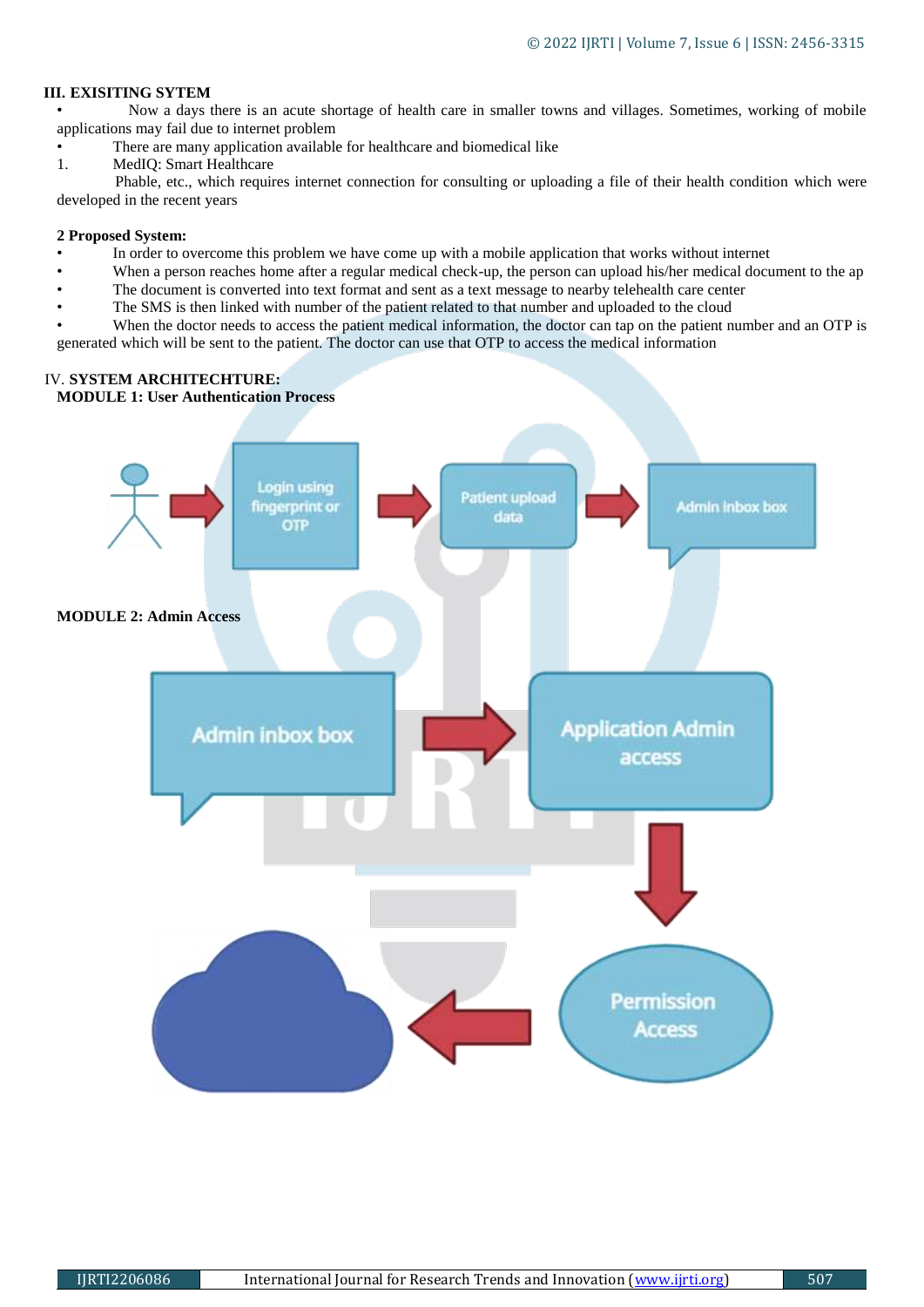# **MODULE 3: Doctor Access**



# **UPLOADING DATA:**

- Sometimes the reports like MRI scans , X-rays report, ECG reports will be image or graph.
- So the hospital management can upload the information from the hospital along with patient's name and number retrived in admi



#### **USECASES:**

Actors: Patients, Tele Health Service Centers, Cloud Servers, Doctors Actions:

- Data is stored in the medical application. The document can be converted into text file by OCR method and the details sent to the Tele Health Services withoutinternet.
- Tele Health Service centers link the details along with Aadhar details and is stored in the cloud server .
- The medical technician can access the details through the fingerprint scanner or face recognition system.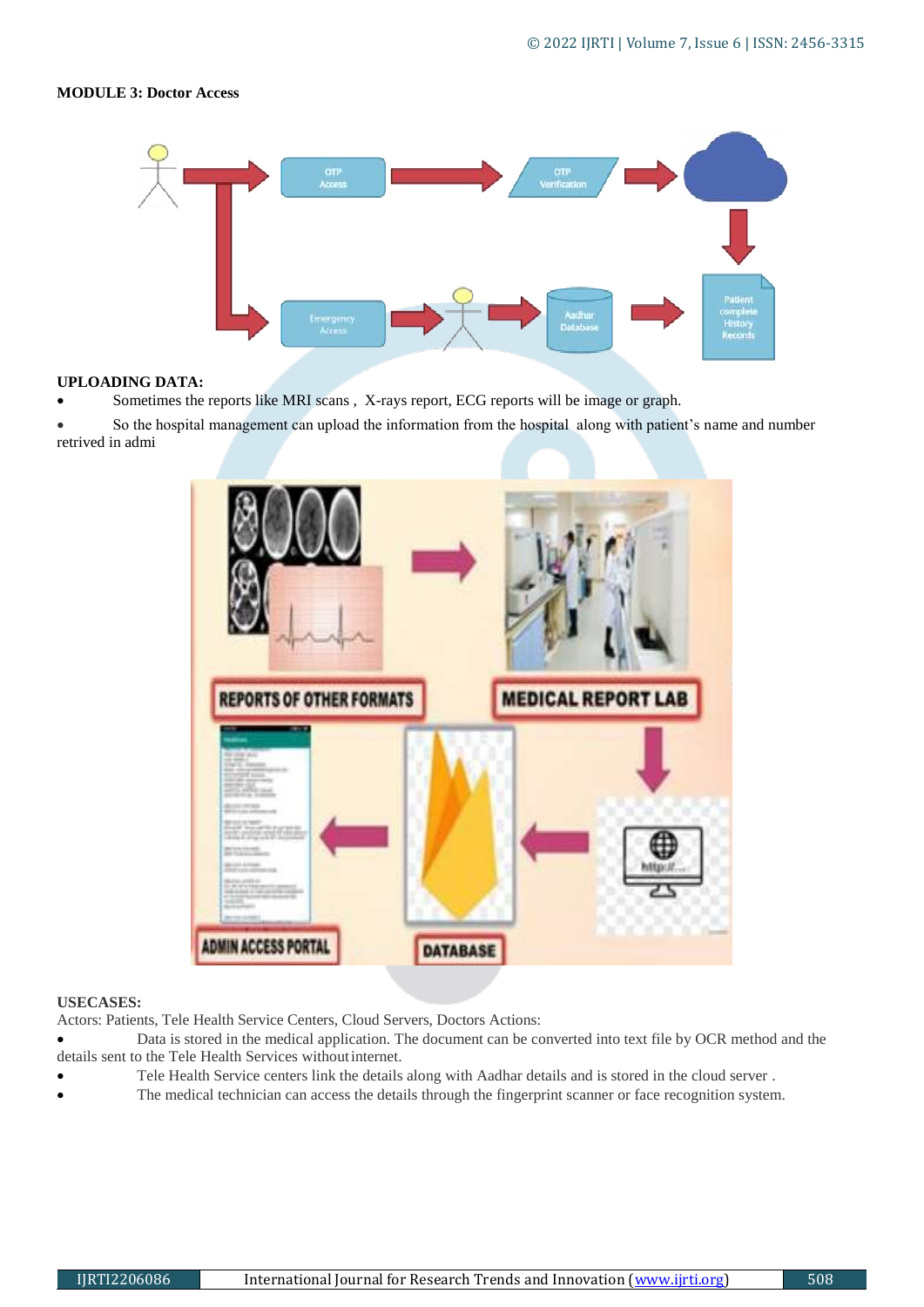# **Tele Health Service**



# **EMERGENCY SITUATIONS:**

 When a person who gets admitted to a hospital for emergency, his/her fingerprints will be linked to the aadhar which will already have the patient's mobile number.

So the patient's medical history can be accessed with the help of biometrics.

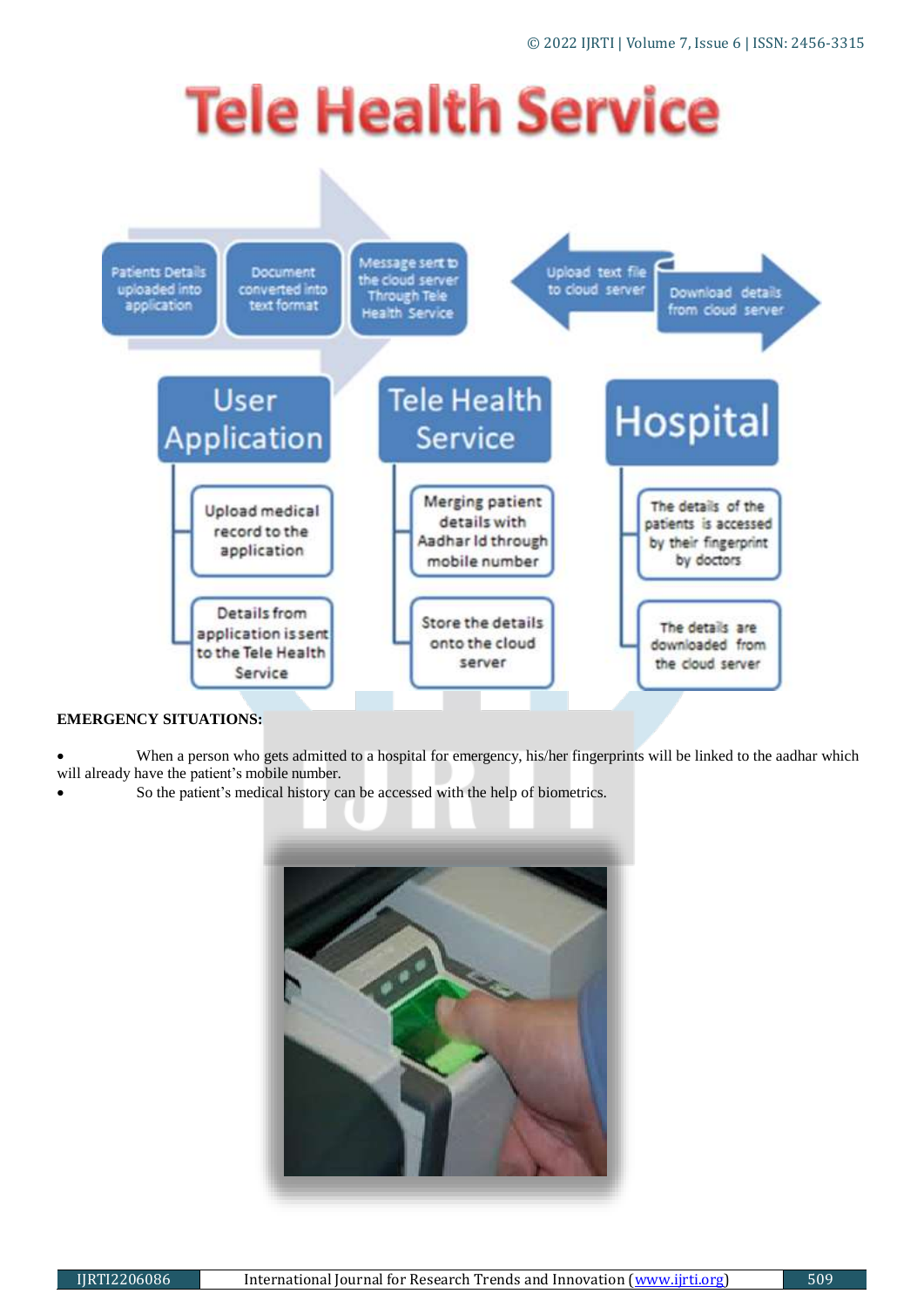# **ADVANTAGES:**

- The accessibility of the medical documents is ensured
- The longevity of the document is increased
- The authenticating power is given to the patients
- The appropriate treatment can be given to patients in emergency situations
- Doctor can monitor the patients health improvements remotely
- As our app functions without internet connectivity the login criteria isfingerprint

# **SCREENSHOT:**

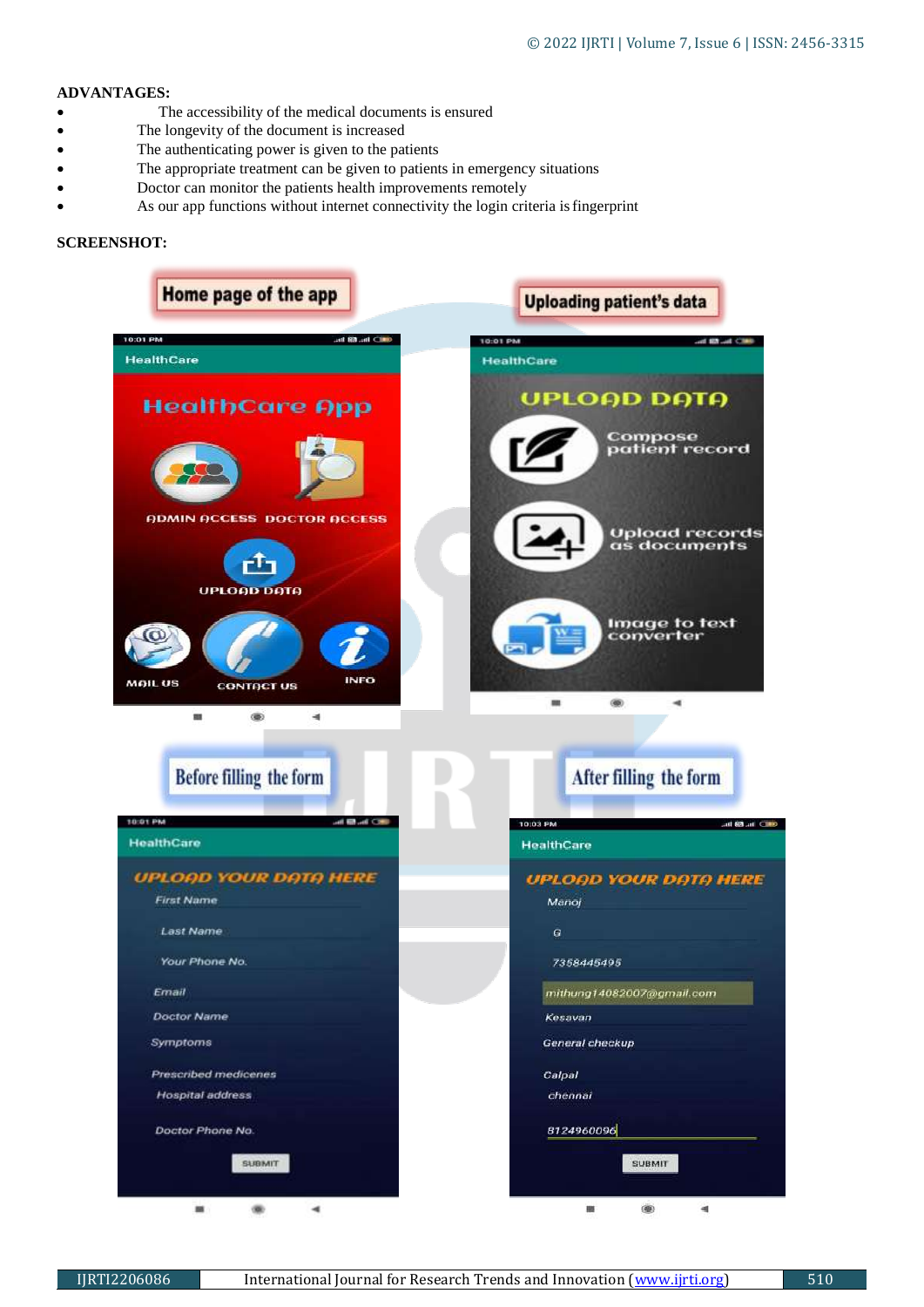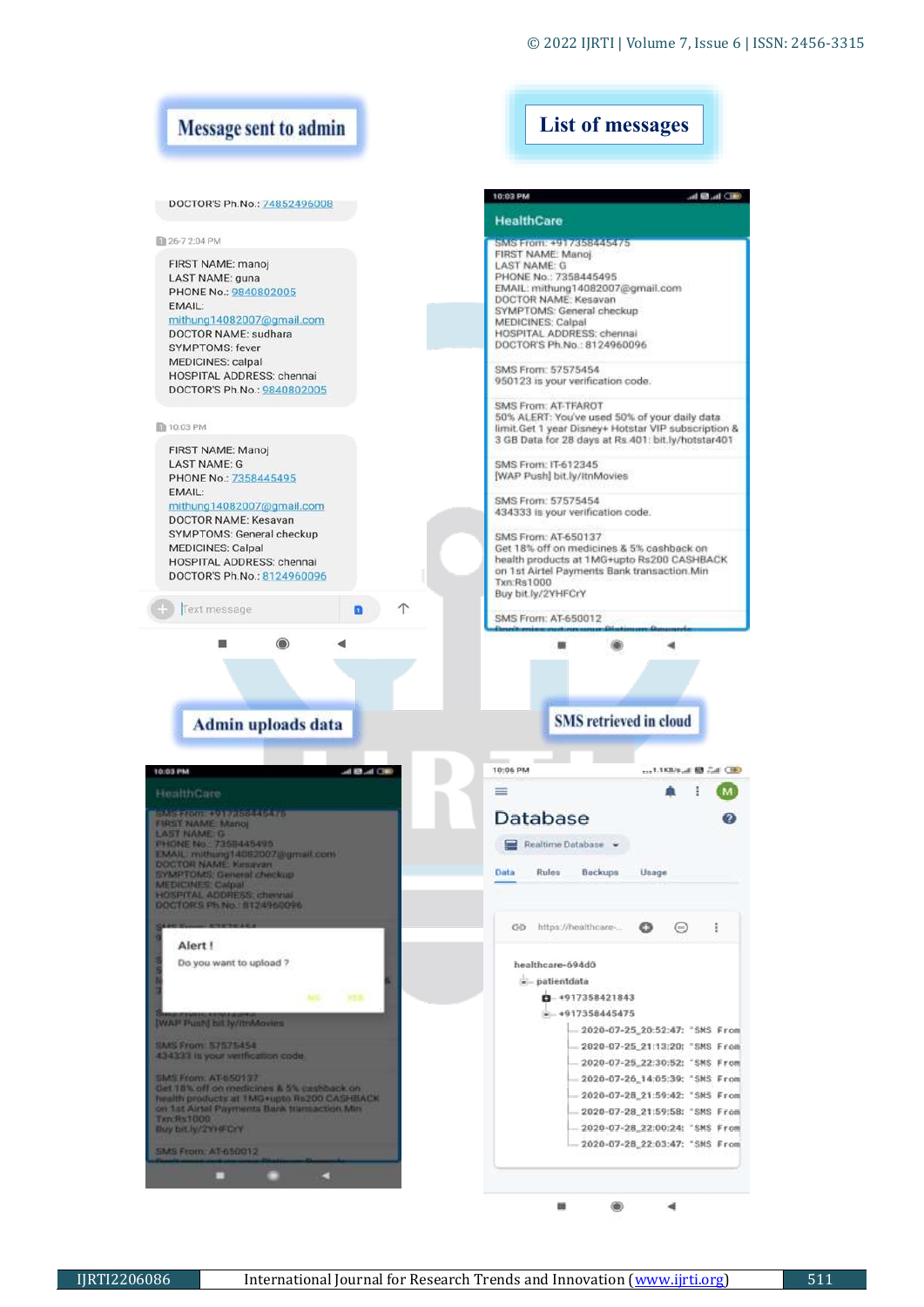